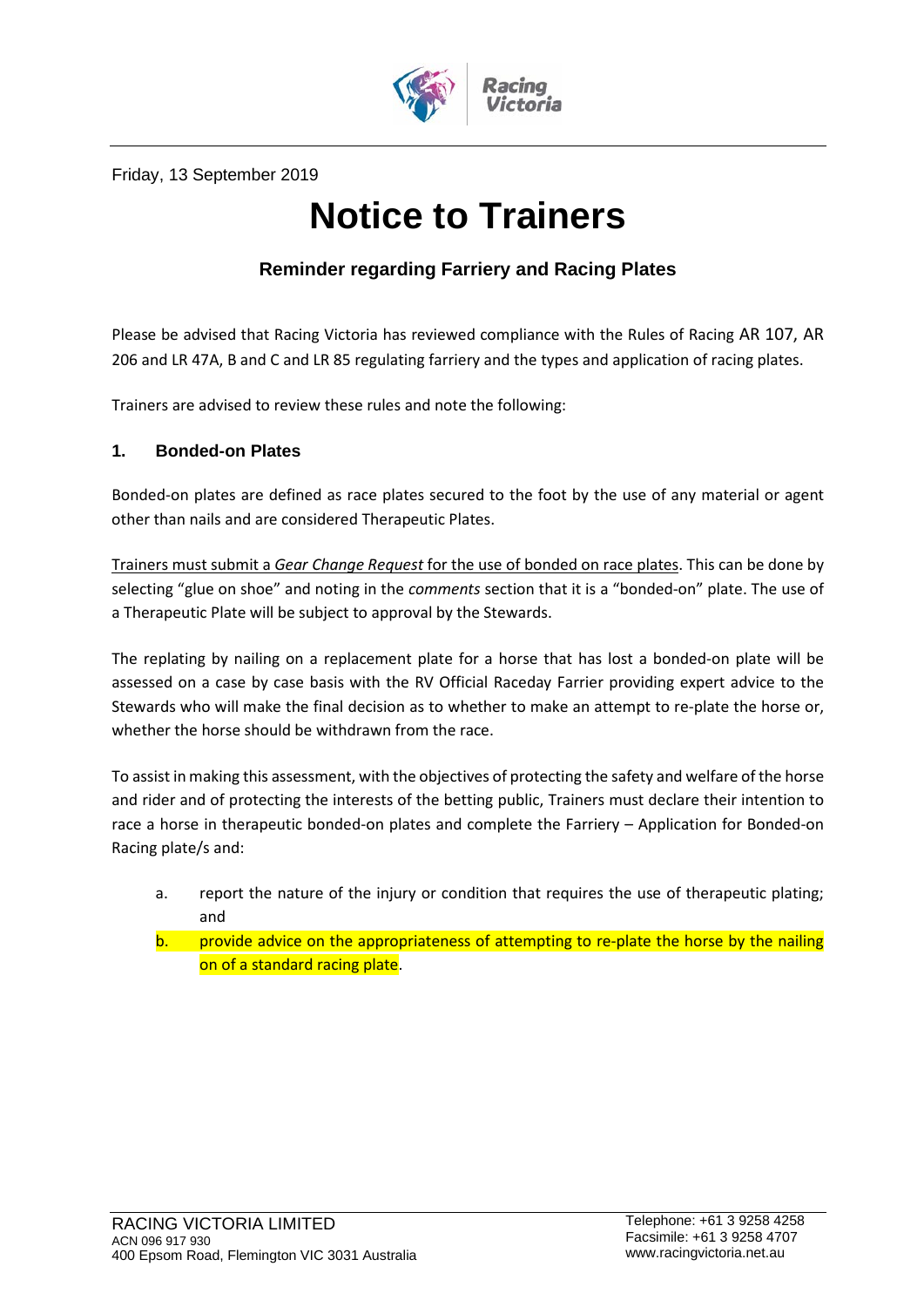# **2. Gear Changes – the use of Therapeutic Plates and or Synthetic Hoof Repair Material**

Prior to acceptance time, Trainers must submit a *Gear Change Request* for the use of a therapeutic plate and or synthetic hoof repair material. The use of a therapeutic plate will be subject to approval by the Stewards.

The following are considered *therapeutic plates*:

- Glue –On (according to LR 57) (including Sigafoo and Mustad)
- Any type of bar plate
- Any type of concussion plate
- Hoof pads
- Tips and partial plates including ¾ plates
- Bonded-on plates (race plates secured to the foot by the use of any material or agent other than nails)

The horse with therapeutic plates and or synthetic hoof material must be presented for examination on arrival at the racecourse for inspection by a RV Raceday Farrier.

## **3. Loss of a Therapeutic Plate on the Racecourse**

If a horse loses or damages a therapeutic plate on the way to the start, the following procedures will apply:

- a. if a Glue–On shoe or Hoof Pad is lost, the Stewards will order the withdrawal of the horse;
- b. if any form of bar plate, tip or partial plate (including  $\frac{3}{4}$  plates) is lost and the cast shoe cannot be located or is damaged, the Stewards will order the withdrawal of the horse, unless;
	- i. the Trainer has provided a spare formed, fitted and labelled *therapeutic plate* to the RV Raceday Farrier.
- c. if any other therapeutic plate is cast on the way to the start, the RV Raceday Farrier will advise the Stewards of the situation and the practicality of replating the horse. The Stewards will then decide upon the appropriate course of action.
- d. the Stewards may, in exceptional circumstances, permit a horse to race bare-footed behind, but horses will not be permitted to race bare footed in front.
- e. if any plate incorporated into extensive synthetic hoof repair is lost and in the opinion of the RV Raceday Farrier there is significant damage to the repair, the Stewards will order the withdrawal of the horse.

## **4. Plating of Racehorses by an Unlicensed Farrier**

All horses racing in Victoria must be shod by a licensed Farrier or an employee of a licensed Farrier unless special permission has been granted by the Stewards.

If the Stewards have provided such permission, all racehorses plated by an unlicensed Farrier must be presented for examination on arrival at the racecourse for inspection by a RV Raceday Farrier.